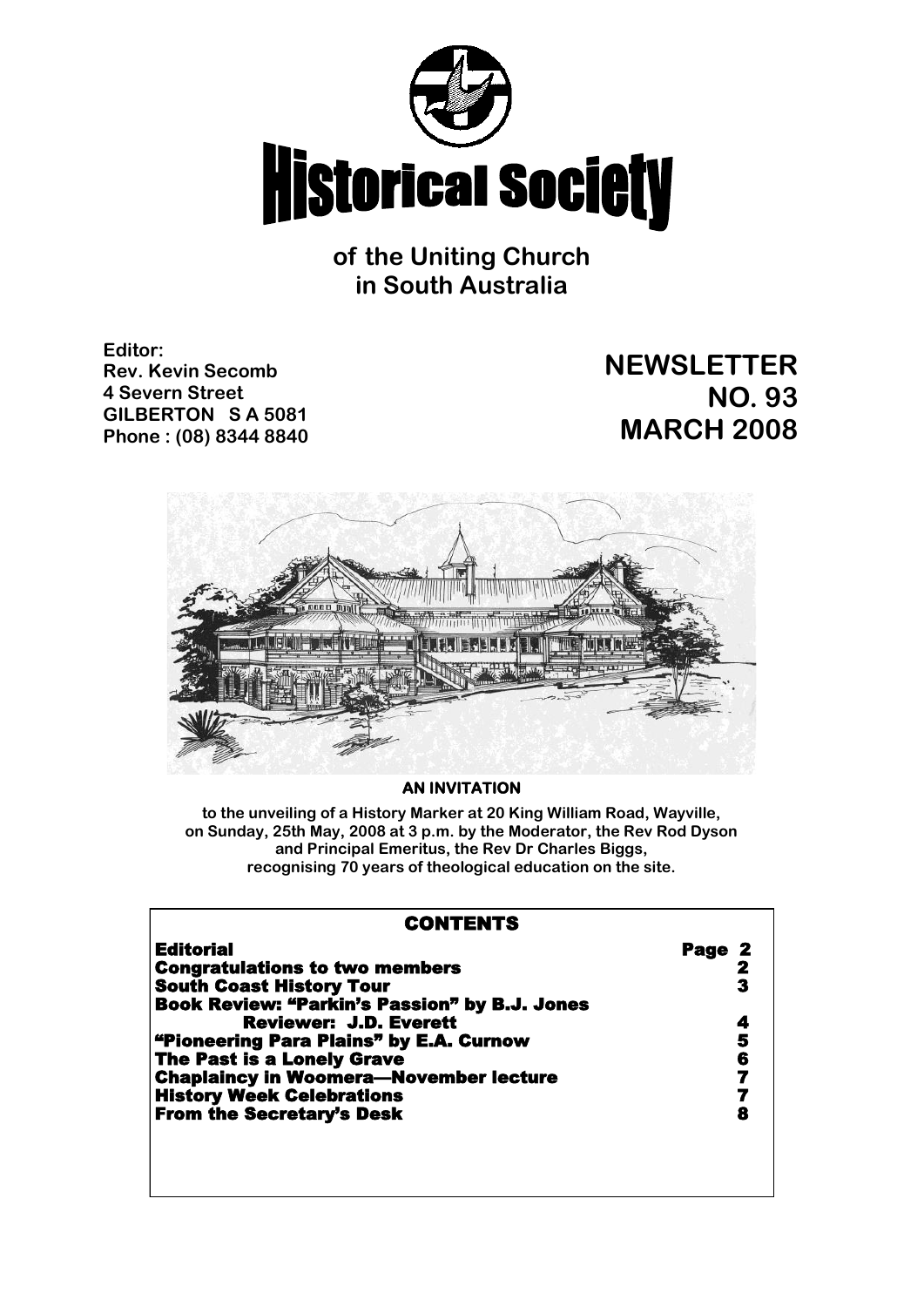### EDITORIAL

Last year I noticed two crime mystery stories both included on their dust covers the line, "The past is a shallow grave". The books were by different authors and had different titles, but this cryptic line appeared on both.

It is a line that brings all sorts of things to mind. It questions whether the past is ever over and done with, to be laid to rest and forgotten. It suggests that, when we least expect it, the past comes back to haunt us or re-invigorate some matter that was thought to have been finally settled. Whatever its links with mystery stories, it is an apt line when we find ourselves continually struggling with welfare issues in our Society. Liquor consumption and gambling are regular targets for reform. Yet, it seems, there is never any finality. An historical reminder of this is included in this newsletter.

The South Australian UCA Historical Society is planning a number of events for 2008. Information of these events is included. Please spread the word around.

> *Kevin Secomb* Editor

# **CONGRATULATIONS!**

**Heartiest congratulations to two of the members of our Historical Society.**

**Rev Bill Edwards was awarded a PhD from Flinders University History Department in November 2007. He will officially receive the degree in April this year.**

**The thesis topic is Moravian Aboriginal Missions in Australia. A few years ago, the Historical Society was given a preview in a lecture entitled Moravian Aboriginal Missions in Australia 1850-1919. Copies of this lecture are still available from the History Centre for \$4.00.**

**Congratulations also to Historical Society Council member,** 

**Rev Dean Eland, who was awarded a Doctorate in Ministry Studies through the Melbourne College of Divinity at the end of last year.**

**His thesis topic is "The Sunshine Story: changing identity in a pluralistic society". A copy of this thesis is in the Adelaide Theological Library, Brooklyn Park.**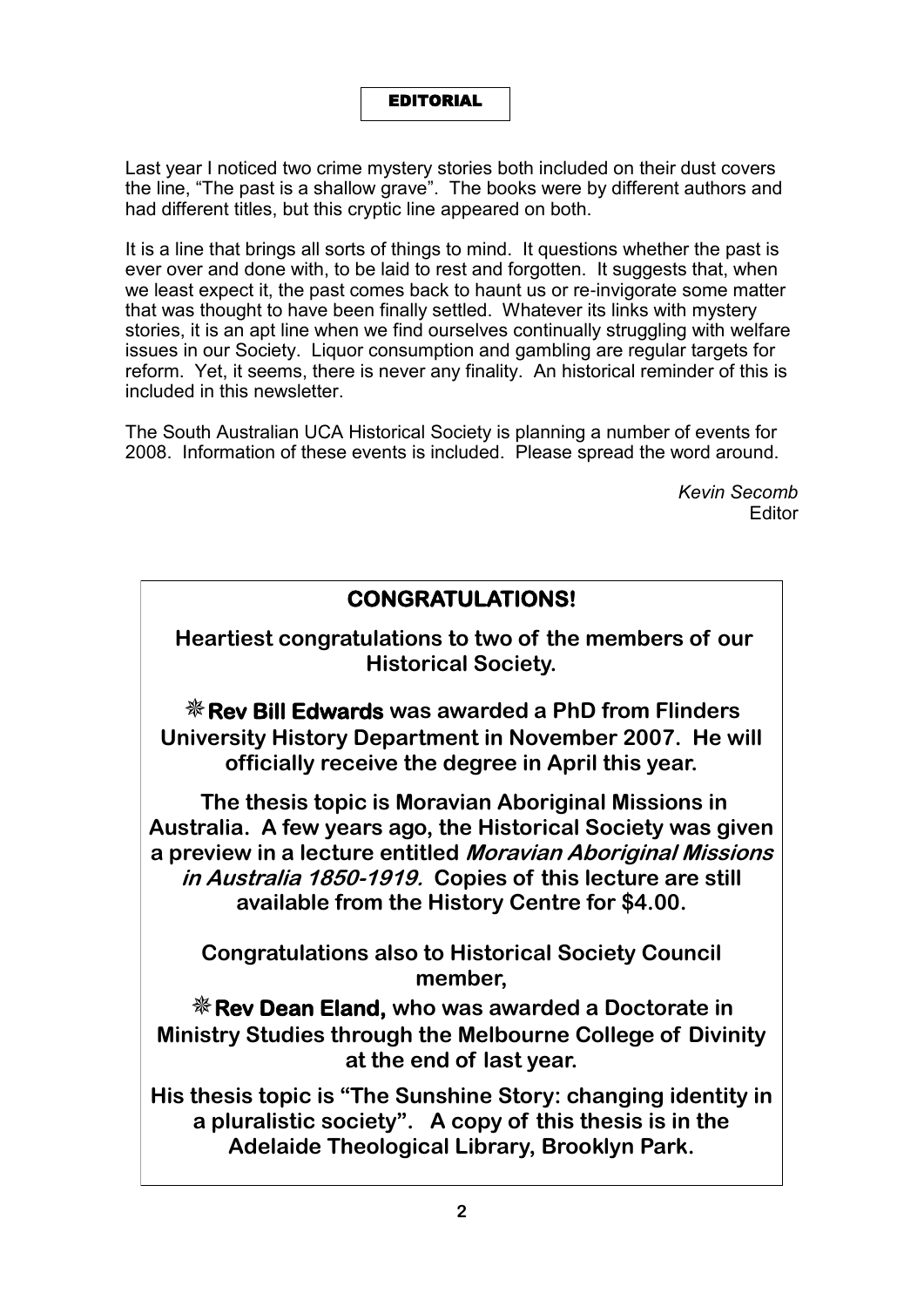# **History Tour of the South Coast Anzac Weekend Saturday April 26th 2008**

This history tour is an introduction to the story of Uniting Church congregations on the popular and growing South Coast of SA. The tour will include short talks and visits to several significant sites in Victor Harbor, Port Elliott and Goolwa.

The tour will begin with morning tea at 10.30am in the hall (1869) of the Newland Memorial Church, Victoria St, Victor Harbor. Local representatives will share their story, conduct a tour of the "third church" a distinctive in-the-round 1927 building and introduce members to their collection of memorabilia.

We will then proceed by car to the Tabernacle site (first building 1850) which is now a reserve and contains grave stones and memorials which commemorate early pioneers. We will then travel to Yilki Church, (Jefferis Memorial 1919) in Giles Street Encounter Bay. As we return to Victor we will note the Fountain Inn which became the home of the Jefferis family in 1894.

A light lunch will be served in the Newland Hall at 1.00pm and about 1.45 the tour will travel to Port Elliott via Adare (acquired and rebuilt in 1891 by the Cudmore family and bought by the Methodist church in 1954). At Port Elliott we will call in at the Hotham Memorial Church (original chapel 1853, new church 1863 and present building opened in 1901) in the main street, 44 North Tce and meet representatives of this congregation.

After hearing something of the story of the early years of this congregation the tour will conclude at Goolwa UC in Collingwood Street.

There will be no charge for this tour or for the meal and those taking part are encouraged to become members of the Society.

# **To register for this tour and for further information contact the**

*UC History Centre 44a East Ave Black Forest SA 5035 on Wednesday from 1.00pm to 4.00pm phone 8297 8472 or e-mail to the History Centre Team at [ucsahist@chariot.net.au](mailto:ucsahist@chariot.net.au) See also the web site at [http://historicalsociety.unitingchurch.org.au](http://historicalsociety.unitingchurch.org.au/)*

## **Some background reading..**

*Yilki: A Place by the Sea,* John Cameron.1979. *Paving the Way: A Romance of the Australian Bush,* Simpson Newland. 1912 *Ridgeway William Newland: Pioneer Pastor of the South,* Joyce Branson. 1989. *A Band of Pioneers; A History of the Congregational Churches along the South Coast of South Australia 1839 to 1977.* John Cameron. 1977. *Victor Harbor: From Pioneer Port to Seaside Resort,* Michael Page.1987.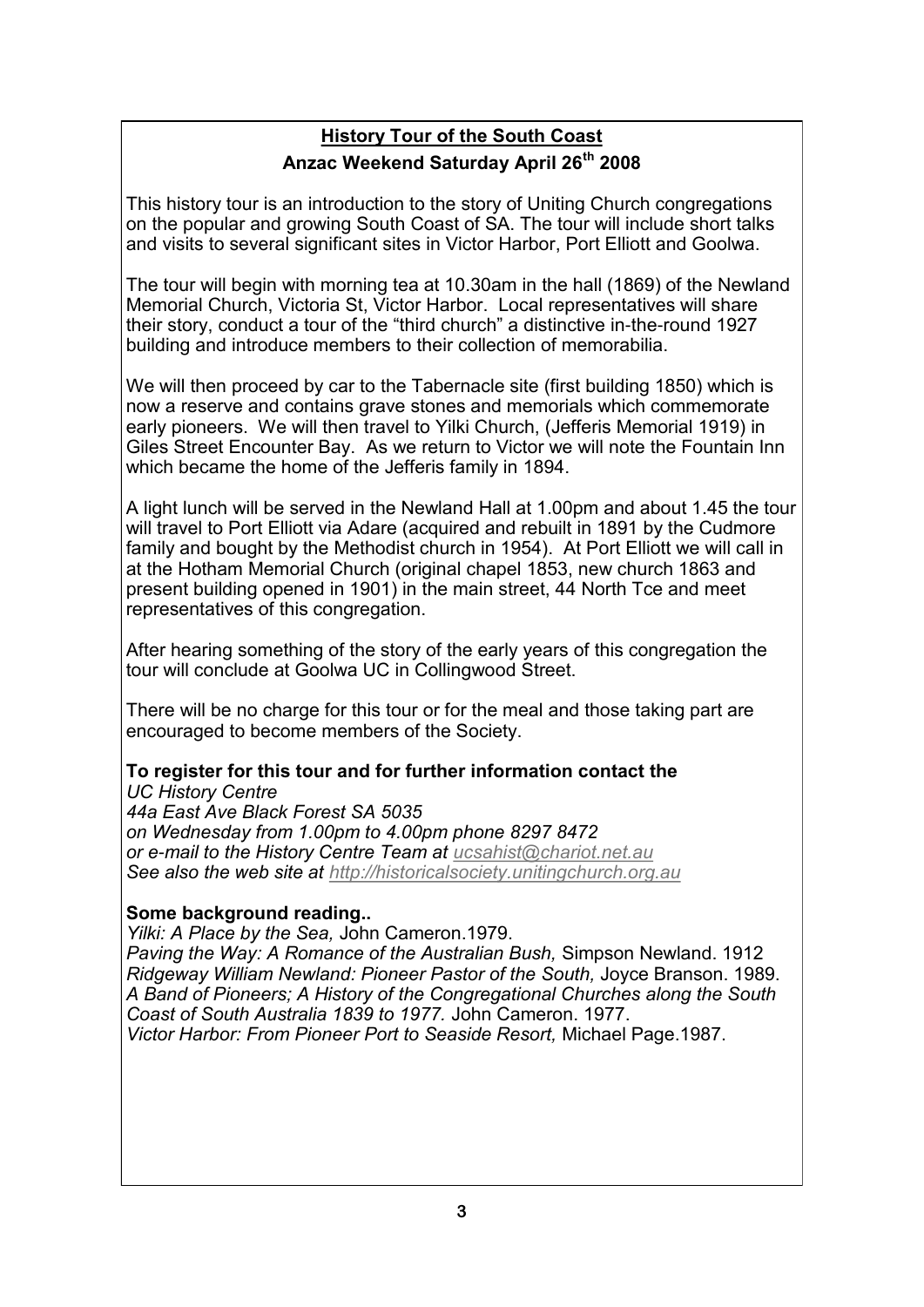### **BOOK REVIEWS**

#### **Parkin's Passion: A History of the Parkin Congregational Mission 1882 – 2007 Brian Lewis Jones OAM, (Adelaide, MediaCom, 2007)**



To commemorate the 125<sup>th</sup> Anniversary of the establishment of the Mission the book was launched after a service of worship, on Sunday 16<sup>th</sup> September 2007, at Pilgrim Church, Adelaide, SA.

Brian Jones, the current President of the Governors of Parkin Mission, has held that position since 1977. He was first appointed a Governor in 1968.

*Parkin's Passion* not only tells the story of William Parkin's gift to the Congregational Church, but gives a view of the colony of South Australia during his lifetime.

William Parkin arrived in SA in the ship *Recovery* in 1839 accompanied by his wife and brother. His family in England conducted a drapery business, and after trying his hand at farming at Willunga, William established a drapery business in Hindley Street, later moving to Rundle Street. Parkin's store occupied a portion of the area which now comprises the Myer Centre.

In 1850, Parkin retired from business, leased his premises, and built a new home at Plympton. In retirement he held a number of company directorships and served as a member of the Legislative Council, 1866-1877.

Parkin was fairly typical of many of the heads of prominent dissenting families in South Australia, being a man of forthright views, extremely frugal, and convinced of his duty to both society and the church. He had a firm belief that those who prospered had a duty to share their prosperity with the church.

It had been Parkin's intention to leave his property to his nephew, but in 1882 he shared his thoughts with friends.

"W.P. gave an outline of his history and told us about his nephew whom he hoped to make heir to his property, but seeing the course he was going, he told plainly that as God had given him whatever wealth he had, and to be used for His own purposes, he would not let it go to the Devil's purposes which could be the case if he left it to his nephew. So he was going to carry out a scheme for setting a number of Missionaries at work in the country beyond places where Churches existed…" (p 24)

Parkin established two trust funds:

- 1.The Parkin Trust in 1872 for the training of Congregational Ministers. The trust established Parkin College at Kent Town in 1910, and now contributes to Parkin-Wesley College at Brooklyn Park.
- 2. The Parkin Congregational Mission of South Australia in 1882 to provide annuities of five pounds each to twenty poor God-fearing widows and to pay the stipends of missionaries in the less settled districts of South Australia.

Parkin's original gifts amounted to about 40,000 pounds (20,000 pounds each to the Trust and the Mission). The value in current money would be about \$4.5 million. The current value of the investments is now approximately \$25 million (Trust \$5 million, Mission \$20 million). *Contd. Next page*

In 2007, income from these two funds will provide Parkin-Wesley College with a grant of \$250,000 and \$1 million to the SA Synod of the Uniting Church in Australia for the purposes of the Church's Mission.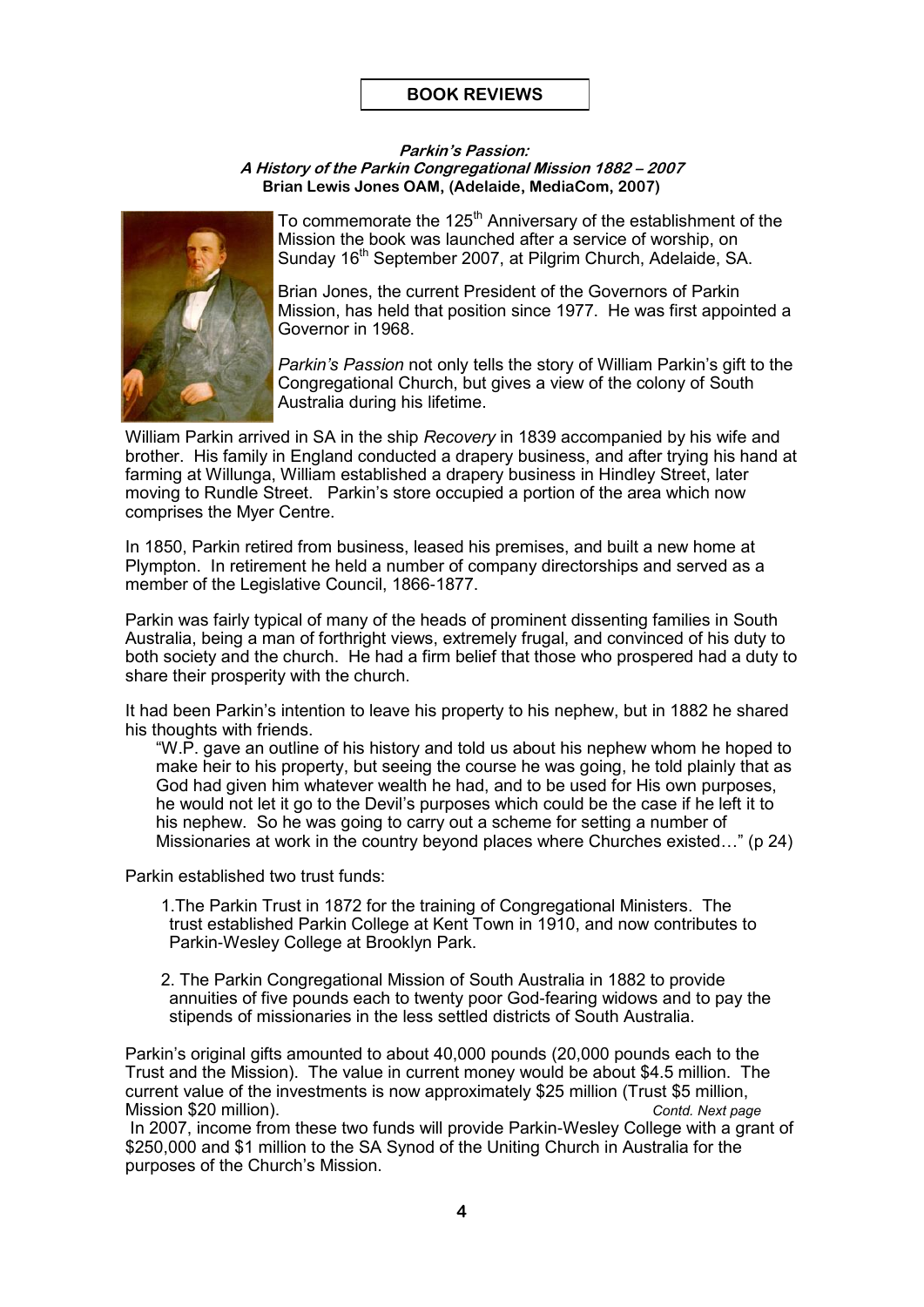As well as providing history of Parkin's life and activities, Brian Jones researched the areas that received ministry as a result of Parkin's gift, eg areas such as:- Renmark, South Eastern Desert (Bordertown, Keith), Swan Reach, Loxton, Kangaroo Island, Mantung, Fowler's Bay.

In 1926 with the expansion of the suburbs around Adelaide, assistance was provided to places – Grovene (Morphettville Park), South Payneham, Colonel Light Gardens. The introduction of Chaplaincies in the 1960s were also supported by the Mission.

*Parkin's Passion* has a special place in the history of the Congregational Churches in South Australia. The Church acknowledges Brian Jones' research and presentation has also been a "passion" for him as well.

Whilst the story is about William Parkin's life and gifts it is also a tribute to those who had provided ministry to people in outlying parts of the State. Likewise it is a tribute to the Governors of the Mission, who have caused Parkin's gift to prosper. That gift will enable the work to continue for many years in the future.

The Parkin Mission Governors have generously provided a copy of *Parkin's Passion* to every congregation in South Australia. Individuals wishing to obtain a copy can either contact:-

 The Secretary, Parkin Mission of SA Inc, Level 2/212 Pirie Street, Adelaide, SA, 5000, or

 The UCA History Centre, 44a East Avenue, Black Forest, SA, 5035. Enquiries: 8297 8472. or e-mail ucsahist@chariot.net.au

> Reviewer: James D Everett, Parkin Mission Secretary 1980 – 1985

### **Pioneering Para Plains: Early Stories and Primitive Methodism at Burton and Bolivar Curnow, Edwin A**, (Adelaide, Published privately, 2007)

As the author states in his Introduction, "Here we have a collection of stories and details that like the pieces of a jigsaw fit into a larger picture". This is confirmed by well-known South Australian author Max Fatchen in his Foreword to the book. He tells how this record has evoked vivid memories of his early life as a boy growing up in a similar community nearby.

Descendants of the families described in the book will cherish this record of a bygone era. Others will also find it informative as it describes the way the church was the social centre for many small rural communities for approximately one hundred years of South Australian history. It was a role that Primitive Methodism undertook from about the 1850s, when chapels were used for worship, primary education and social gatherings.

The Rev Ted Curnow has brought together all sorts of information that enables the picture of life in the pioneering days of one such rural community to emerge.

Copies of the book (\$40, plus \$10 postage/packaging) are available from the History Centre (phone: 8297 8472), or email ucsahist@chariot.net.au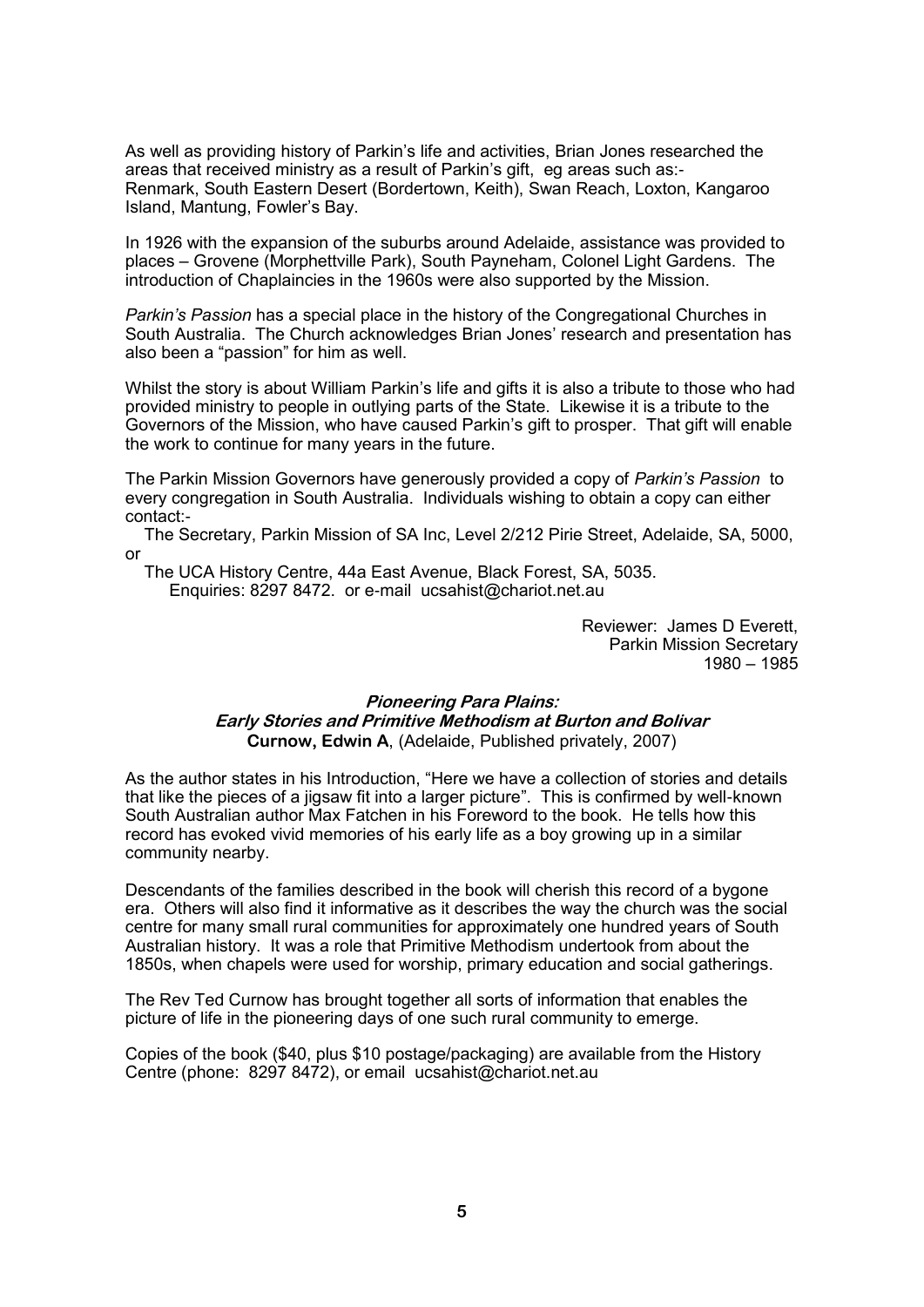In Newcastle, NSW, the battle lines have recently been drawn in the struggle to shorten local hotel hours. At present they may stay open until 5 am. Reformers, concerned about the incidence of drunkenness and unruly behaviour, especially among young revellers, are campaigning for closing hotel doors at midnight.

This situation reminds us of the historic battle for "Six o'Clock Closing". This took place in 1915, with the Rev Joseph Coles Kirby as the leader of the reformers. He had been minister of the Port Adelaide Congregational Church, 1880-1908, and at the age of 78 years was living in retirement at the time.

The Rev Edward Kiek, Principal of Parkin College wrote in his biography of Kirby the following account of how the reform was implemented.

The idea of this reform was born in prayer: to him the cause was from the beginning God's cause. Under the impulse of a strong "Concern", as our Quaker friends would say, he drew up a petition to Parliament for a referendum on the subject of the earlier closing of liquor-bars. The Women's Christian Temperance Union helped in canvassing for signatures. The petition was duly presented to the Legislature, only to be received with scorn and derision. But the laughter of the liquor party turned to alarm when it became evident that public opinion was being really stirred by Kirby's bold challenge. All the non-episcopal churches supported the petition: even the Anglican Church, while not prepared to advocate such a drastic reduction of hours as Kirby wanted, was definitely in favour of earlier closing. Both the Women's Christian Temperance Union and the South Australian Temperance Alliance did splendid service in the struggle that ensued. But the brunt of the battle in the Press and on the Platform was borne by Kirby. Major (now Colonel) T.H.Smeaton exerted himself nobly in the House of Assembly – a place where Temperance advocacy is never an easy or a popular "line". The first petition for a referendum was followed by others. At last, in 1914, the necessary "enabling resolution" passed the Legislature. The campaign that followed was terrific. Kirby surpassed himself in the vigour of his exertions and in the passion of his pleading. A mighty demonstration took place in the Botanic Park, Adelaide, on March 16, 1915: Kirby was the chief orator. When the resolution was put, "Hands up for Six o'Clock", the forest of hands looked most impressive. Behind the outstretched hands were determined hearts. It was in vain that all the powers of Satan were mobilized against the reformers. On March 27, 1915, the poll was taken: to the astonishment of many people "Six o'clock" was victorious by 100,418 votes out of 176,537. Many "moderate drinkers" undoubtedly cast in their lot with the much-abused "wowsers": probably the Great War, with its revelations of the depredations and degradations of the liquor traffic, helped to move public opinion. On March 27, 1916, the new law came into operation. It is now ten years since that date, and it is safe to say that a new referendum on the same subject would yield an even more overwhelming result. South Australia will never go back on "Six o'Clock".

On the night when the new law came into operation a monster demonstration was held in the Exhibition Building, at which the victory was fittingly celebrated. The heroes of the struggle – the Rev. J.C.Kirby and Major Smeaton, M.P. – were each presented with a framed memento of the "Hands up for Six o'Clock" meeting above referred to. Other noble workers might well have claimed a share in the honours of that evening, notably Lady Holder, Commonwealth President of the Women's Christian Temperance Union, Mrs. E.W.Nicholls, J.P., State President of the same organization, and Miss George, the energetic and skilful State Secretary. But all would agree that Kirby was the greatest hero of that famous fight.<sup>1</sup>

*Contd. Next page*

This legislation was overturned during the Dunstan era of Government in September, 1967. On the  $28<sup>th</sup>$  of that month, Premier Don Dunstan raised a glass of beer at the Challa Gardens Hotel in the Labor heartland suburb of West Croydon to celebrate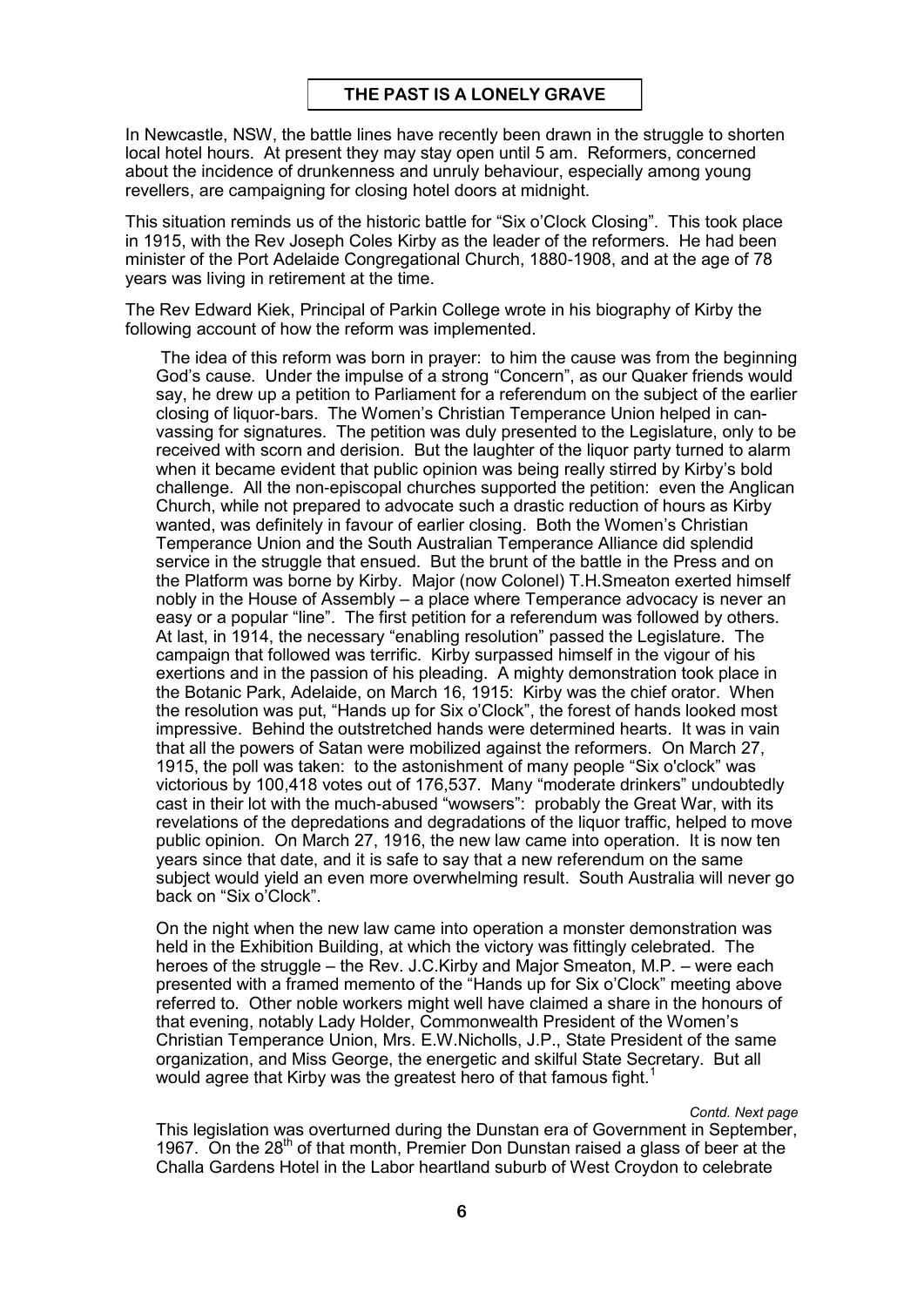the end of the "Six o'Clock Swill" for S.A. hotels. It was widely reported the crowd sang "For He's a Jolly Good Fellow" as Mr. Dunstan sipped the first legal beer after 6 pm.<sup>2</sup>

This brief retelling of history provides another meaning for "The past is a shallow grave". While Kiek in 1927 wrote confidently "South Australia will never go back on 'Six o'clock'," he was to be proved mistaken in another era.

Joseph Kirby died in 1924, but the monument to his reforming zeal is the headstone over his grave proudly displaying a clock-face, with the hands at six o'clock.

1 E.S.Kiek, *An Apostle in Australia,* (London, Independent Press, 1927), pp.207-209.

2 Chantelle Kroehn. "It was 40 years ago next week" *City Messenger* 15/09/07 at the Challa Gardens Hotel.

### **NOVEMBER LECTURE 2007**

The 2007 November lecture was presented by Rev Frank Measday, his topic being "Chaplaincy in Woomera: January 1968 – December 1974. Woomera is a very unusual town. It was deliberately situated in a remote area, deemed suitable for weapons testing. The town itself was ruled according to armed forces security requirements, so Frank refers to his ministry there as chaplaincy. During his seven years in Woomera, Frank had many unusual experiences that he recounts in memoir form. At the same time he identified a number of aspects about the Woomera experience that provide valuable insights for anyone else who may serve in similar remote area situations. For example:

- handling the issue of impermanence.
- the difficulties associated with "one company towns".
- the impact of sudden rises and falls in population.

These issues and others are dealt with in this lecture. No doubt further mining booms will require remote area ministry in the future.

The lecture was certainly not as dry as outback dust, and in written form it is equally enjoyable. Copies are available through the History Centre (\$5, plus postage/packing). Phone 8297 8472 or email ucsahist@chariot.net.au

### **HISTORY WEEK CELEBRATIONS**

**During South Australia's annual History Week, 18-25 May, 2008, the UCA Historical Society is sponsoring two events.**

- **On Wednesday 21 May, there will be an Open Day at the History Centre, 44a**
- **On Sunday 25th May. Unveiling of Wesley College Marker at Christ Church, 20 King William Road, Wayville, 3 pm. A brief act of worship will be held in the church, followed by the unveiling in the grounds by the Moderator, Rev Rod Dyson and principal Emeritus Rev Dr Charles Biggs.**

**This will be a great opportunity for the reunion of many former residents, students, and staff of Wesley and Parkin-Wesley Colleges.**

**Spread the word!**